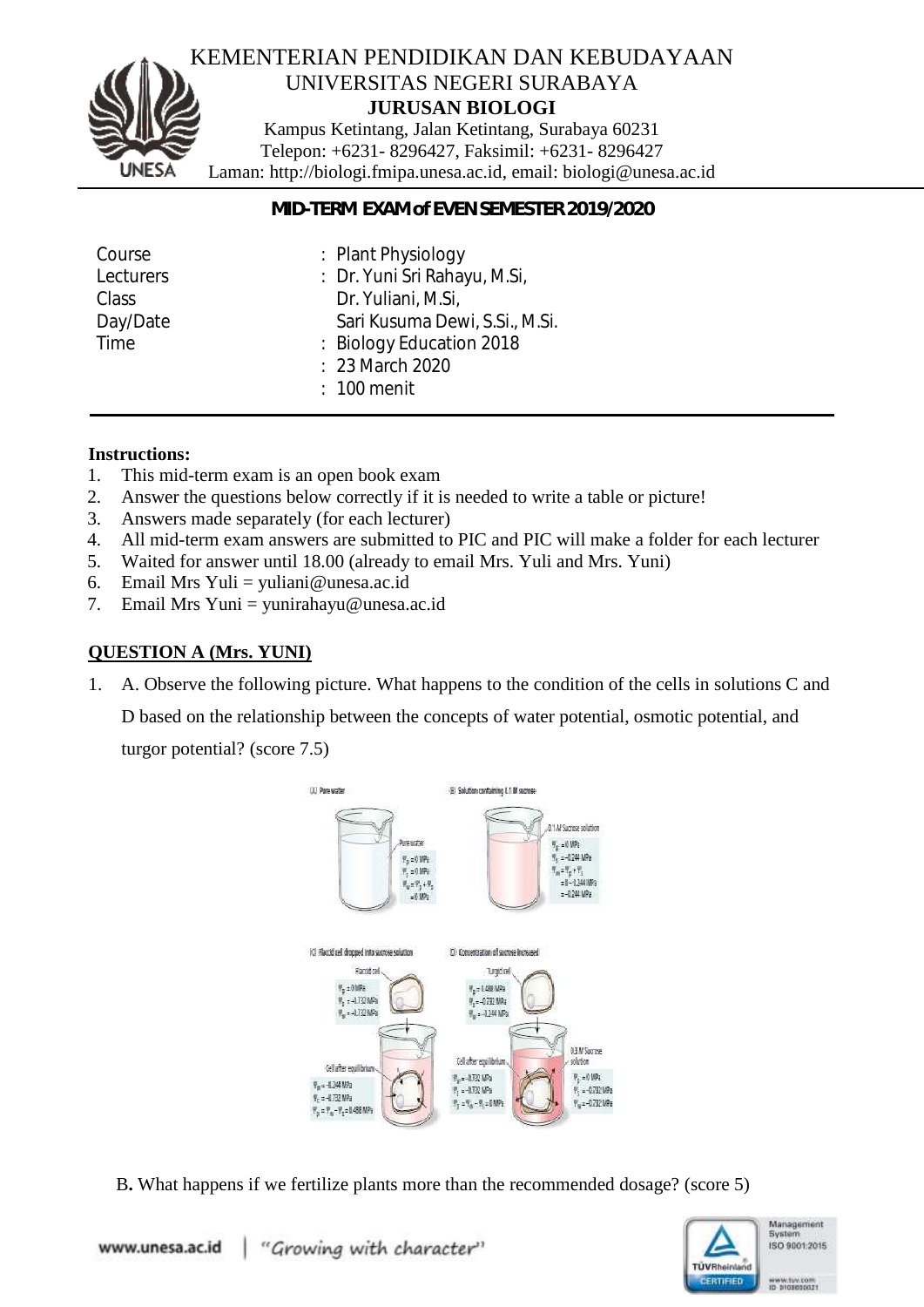

- C. Why in determining the water potential value of a tuber tissue, must first determine the concentration of sucrose which does not cause an increase in tuber tissue length? (score 5)
- 2. Plants look stunted and leaves are pale. Analyze what elemental deficiency the plant is in? Use at least 2 elements in analyzing the definition (score 7.5)
- 3. Why the following factors influence the process of transporting water and minerals to plants? Analyze it!
	- A. pH of the cell environment (score 5)
	- B. light intensity (score 5)
	- C. land airing (score 5)
- 4. A. CAM plants close the stomata during the day and open at night. Analyze whether the  $K +$ ion pumping theory can explain this? Why is the photosynthetic theory unable to explain this CAM plant phenomenon? (score 5)

B. Which theory can explain the opening and closing of stomata in C3 plants? (score 5)

#### **QUESTION B (Mrs. YULI)**

- 5. Enzymes are the controllers of metabolism. Analysis of how enzyme processes regulate and control metabolism in the plant body. Use the concept of Allosteric enzymes, Product inhibition, and Feedback inhibition to answer these questions! (score 5)
- 6. Analyze how an Aloe vera plant can survive in subtropical, tropical, or dry climatic conditions, how can enzymes overcome these environmental stress conditions, write down the theoretical basis (score 5)
- 7. The process of photosynthesis begins with a light reaction which is the conversion of sunlight energy into chemical energy in the form of ATP and NADPH through a photophosphorylation reaction. Explain with pictures the difference between cyclic and noncyclic photophosphorylation, write down the difference between the two (score 7.5)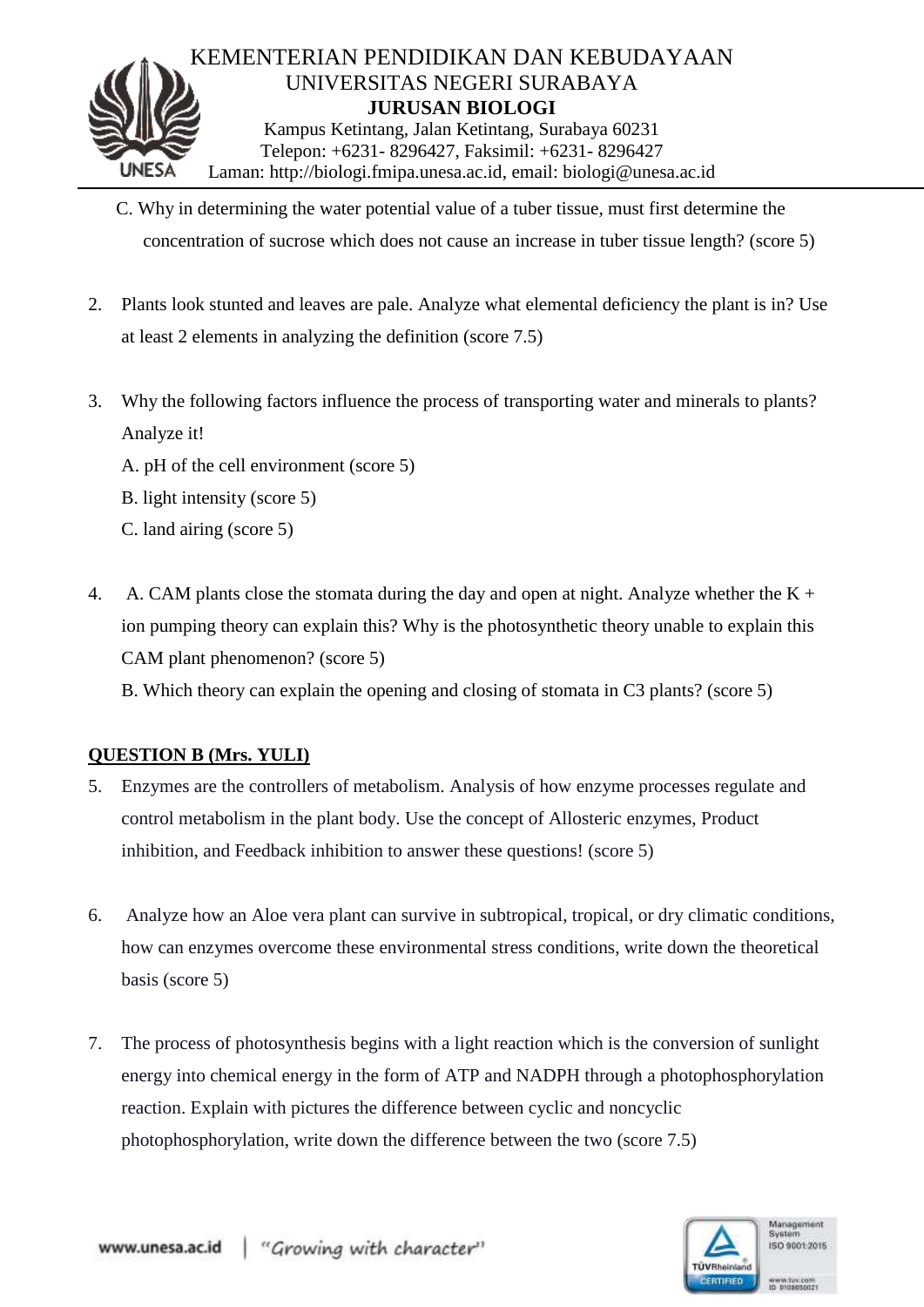

- 8. Write down the difference between the light reaction and the dark reaction based on the substrate, product, and reaction site (score 5).
- 9. A. Give theoretical reasons why plants are classified into C3, C4, and CAM plants, what environmental conditions cause the responses of the three plants to be different? (score 5)
	- B. Make 4 comparisons of the three groups of plants, one of which is taken from the reaction process. (Score 5)
- 10. Analyze the meaning of the pentose phosphate pathway for plants (score 5)
- 11. Make a table, write down the complete stages of respiration by writing down the substrate, product, place, function, and energy yield (energy form and writing down the amount of energy) obtained from breaking down 1 glucose molecule (score 7.5)
- 12. Explain in the picture the difference between photophosphorylation and oxidative phosphorylation! (score 5)

GOOD LUCK



.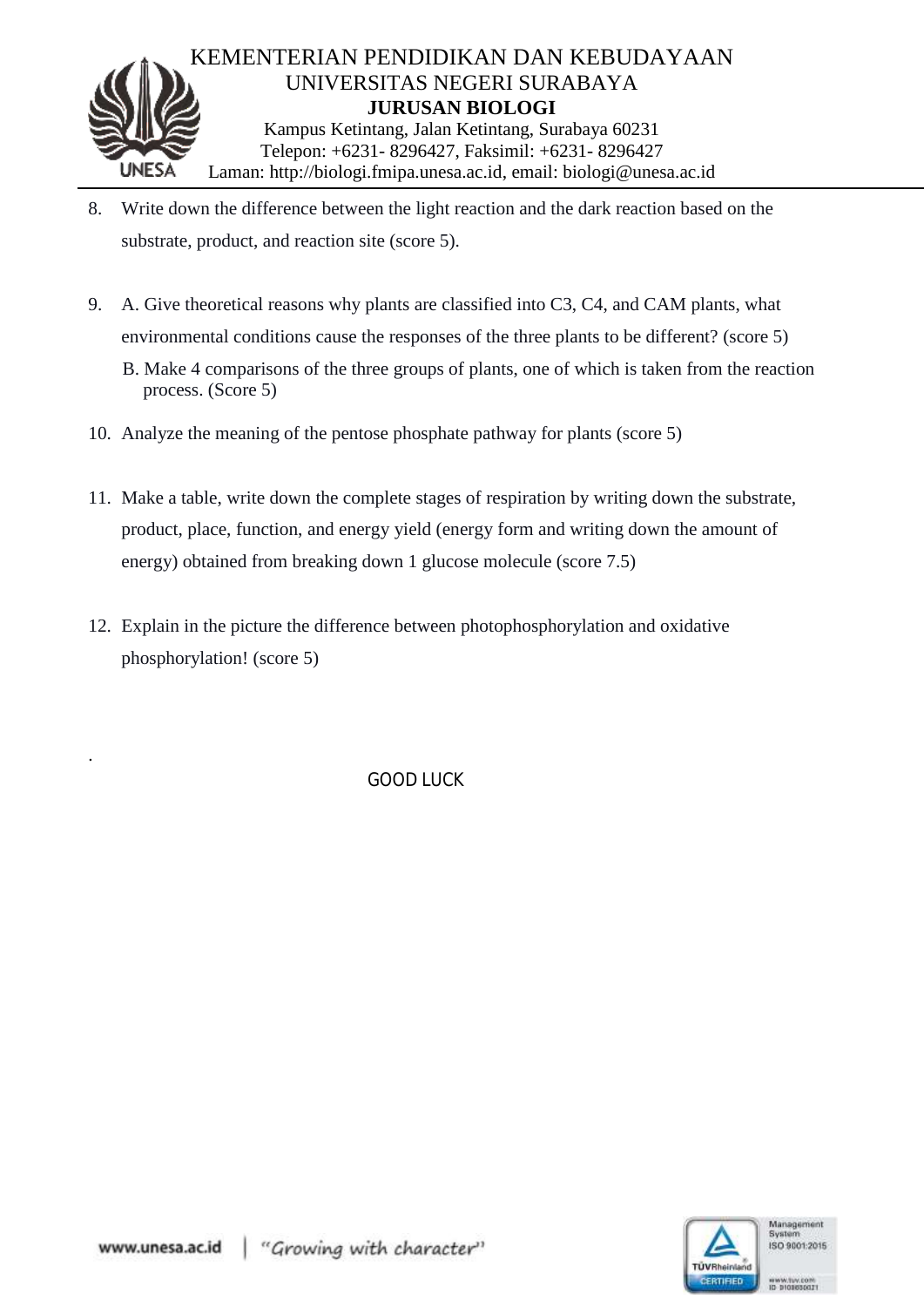

## KEMENTERIAN PENDIDIKAN DAN KEBUDAYAAN UNIVERSITAS NEGERI SURABAYA **JURUSAN BIOLOGI**

Kampus Ketintang, Jalan Ketintang, Surabaya 60231 Telepon: +6231- 8296427, Faksimil: +6231- 8296427 Laman: http://biologi.fmipa.unesa.ac.id, email: [biologi@unesa.ac.id](mailto:biologi@unesa.ac.id)

## *MID-TERM EXAM of EVEN SEMESTER 2019/2020*

| Course    | : Innovative Learning I                    |
|-----------|--------------------------------------------|
| Lecturers | : Prof. Dr. Muslimin Ibrahim, M.Pd dan Tim |
| Class     | $\therefore$ Biology Education 2018        |
| Day/Date  | $\therefore$ Friday, 27 March 2020         |
| Time      | $\div$ 200 menit                           |
|           |                                            |

Instructions:

- a. Do Problem I and II separately in two Microsoft Word files.
- b. The file names are in the following format: NIM\_Nama\_Soal I / II (example: 17030244039\_Alif Pratama\_Soal I)
- c. Answers to Question I sent to the email address: endangsusantini@unesa.ac.id cc pramitayakub@unesa.ac.id, and answers to Question II sent to sifakindana@unesa.ac.id cc pramitayakub@unesa.ac.id. The deadline for submissions is Friday, March 27 at 16.50 WIB.
- d. Doing it individually, prohibited from cooperating or cheating. Allah is All-Seeing.

\_\_\_\_\_\_\_\_\_\_\_\_\_\_\_\_\_\_\_\_\_\_\_\_\_\_\_\_\_\_\_\_\_\_\_\_\_\_\_\_\_\_\_\_\_\_\_\_\_\_\_\_\_\_\_\_\_\_\_\_\_\_\_\_\_\_\_\_\_\_\_\_\_ \_\_\_\_\_\_\_\_\_\_\_\_\_\_\_\_\_\_\_\_\_\_\_\_\_\_\_\_\_\_\_\_\_\_\_\_\_\_\_\_\_\_\_\_\_\_\_\_\_\_\_\_\_\_\_\_\_\_\_\_\_\_\_\_\_\_\_\_\_\_\_\_\_

\_\_\_\_\_\_\_\_\_\_\_\_\_\_\_\_\_\_\_\_\_\_\_\_\_\_\_\_\_\_\_\_\_\_\_\_\_\_\_\_\_\_\_\_\_\_\_\_\_\_\_\_\_\_\_\_\_\_\_\_\_\_\_\_\_\_\_\_\_\_\_\_\_

## *Question I (Prof. Dr. Endang Susantini, M.Pd)*

- A. Choose the most appropriate statement, write down the reasons, and circle the level of your confidence!
- 1. The purpose of the DI learning model is to achieve completeness ....
	- A. Well structured knowledge and skills
	- B. complex skills and high thinking
	- C. Simple skills and high thinking
	- D. unstructured knowledge and high thinking
	- E. Unstructured knowledge and skills

Reason:

Confidence level: A. Sure B. Not sure C. Not sure

- 2. The theory that underlies the Direct Instruction learning model is ....
	- A. Pavlov's information processing
	- B. Bandura's behavioral learning theory
	- C. Piaget's theory of social learning
	- D. Bandura Modeling
	- E. Piaget's cognitive

Reason:

\_\_\_\_\_\_\_\_\_\_\_\_\_\_\_\_\_\_\_\_\_\_\_\_\_\_\_\_\_\_\_\_\_\_\_\_\_\_\_\_\_\_\_\_\_\_\_\_\_\_\_\_\_\_\_\_\_\_\_\_\_\_\_\_\_\_\_\_\_\_\_\_\_\_\_\_ Confidence level: A. Sure, B. Not sure, and C. Not sure

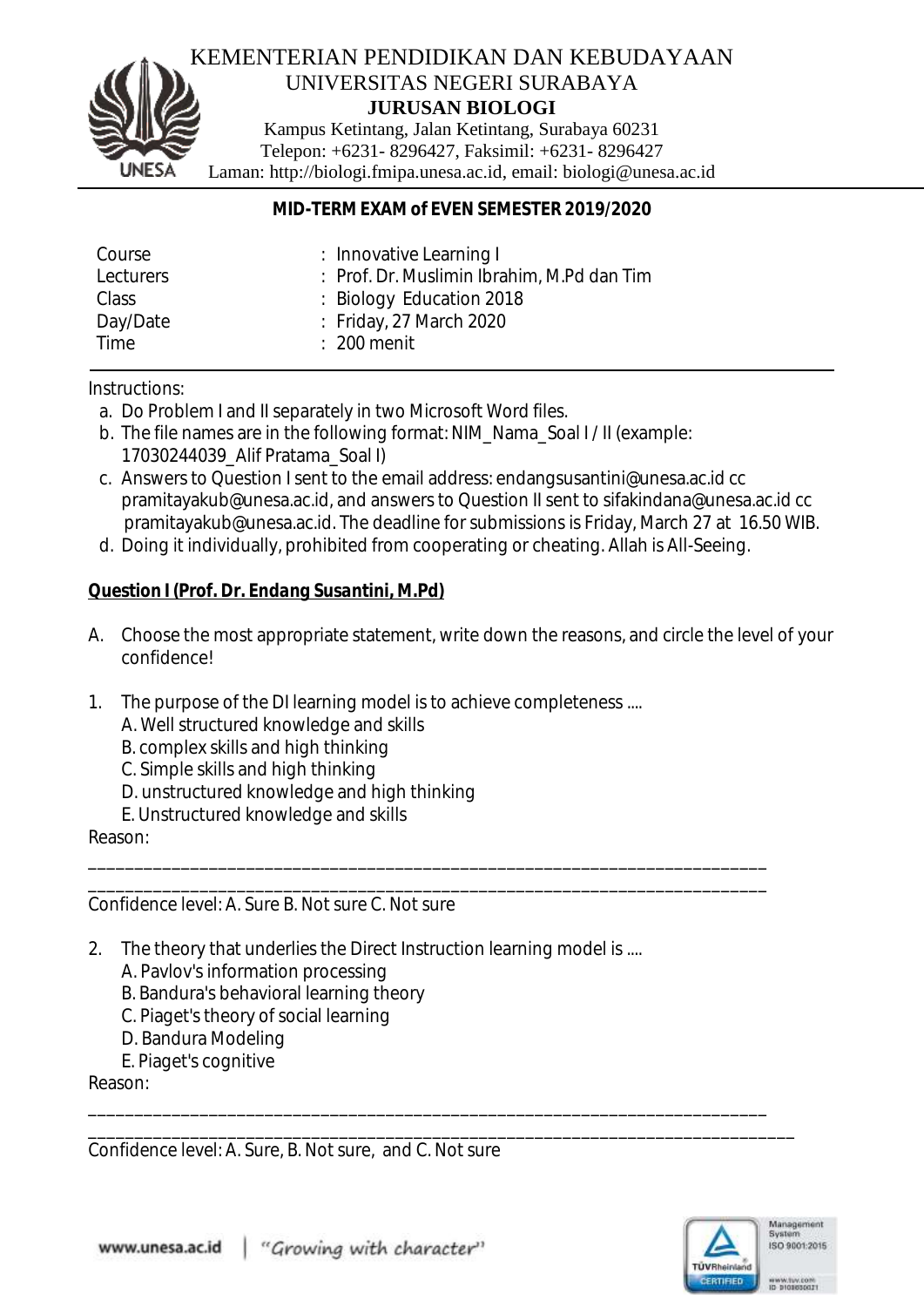

- 3. Like other teaching models, direct teaching able to describe in terms of three features that  $is...$ 
	- A. syntax, types of learning outcomes, and thorough knowledge
	- B. syntax, learning environment, and thorough knowledge
	- C. syntax, thorough skills, and type of learning process
	- D. types of learning outcomes, syntax, and learning environment
	- E. Types of learning processes, syntax, and learning environment

Reason:

\_\_\_\_\_\_\_\_\_\_\_\_\_\_\_\_\_\_\_\_\_\_\_\_\_\_\_\_\_\_\_\_\_\_\_\_\_\_\_\_\_\_\_\_\_\_\_\_\_\_\_\_\_\_\_\_\_\_\_\_\_\_\_\_\_\_\_\_\_\_\_\_\_ Confidence level: A. Sure B. Not sure C. Not sure

4. The teacher needs to provide feedback to students with the following guidelines, except...

\_\_\_\_\_\_\_\_\_\_\_\_\_\_\_\_\_\_\_\_\_\_\_\_\_\_\_\_\_\_\_\_\_\_\_\_\_\_\_\_\_\_\_\_\_\_\_\_\_\_\_\_\_\_\_\_\_\_\_\_\_\_\_\_\_\_\_\_\_\_\_\_\_

- A. Concentration on behavior and not desire for interpretation
- B. Immediately and follow the student's level of development
- C. helps students focus their attention on results, not processes
- D. Be specific and match the level of development of the student
- E. Give negative feedback and show you how to carry out properly

Reason:

\_\_\_\_\_\_\_\_\_\_\_\_\_\_\_\_\_\_\_\_\_\_\_\_\_\_\_\_\_\_\_\_\_\_\_\_\_\_\_\_\_\_\_\_\_\_\_\_\_\_\_\_\_\_\_\_\_\_\_\_\_\_\_\_\_\_\_\_\_\_\_\_\_ Confidence level: A. Sure B. Not sure C. Not sure

5. The following is an example of a knowledge test that fits the DI learning model ...

\_\_\_\_\_\_\_\_\_\_\_\_\_\_\_\_\_\_\_\_\_\_\_\_\_\_\_\_\_\_\_\_\_\_\_\_\_\_\_\_\_\_\_\_\_\_\_\_\_\_\_\_\_\_\_\_\_\_\_\_\_\_\_\_\_\_\_\_\_\_\_\_\_

- A. Make a summary of the Ecosystem material for a maximum of 1 page
- B. Calculate the phenotypic ratio at crosses between sour fruit and fruit sweet heterozygous
- C. Draw the preserved specimens of the Echinodermata group on the existing sheet provided
- D. Construct a simple respirometer to measure the insect's respiratory rate during 15 minutes

\_\_\_\_\_\_\_\_\_\_\_\_\_\_\_\_\_\_\_\_\_\_\_\_\_\_\_\_\_\_\_\_\_\_\_\_\_\_\_\_\_\_\_\_\_\_\_\_\_\_\_\_\_\_\_\_\_\_\_\_\_\_\_\_\_\_\_\_\_\_\_\_\_

\_\_\_\_\_\_\_\_\_\_\_\_\_\_\_\_\_\_\_\_\_\_\_\_\_\_\_\_\_\_\_\_\_\_\_\_\_\_\_\_\_\_\_\_\_\_\_\_\_\_\_\_\_\_\_\_\_\_\_\_\_\_\_\_\_\_\_\_\_\_\_\_\_ \_\_\_\_\_\_\_\_\_\_\_\_\_\_\_\_\_\_\_\_\_\_\_\_\_\_\_\_\_\_\_\_\_\_\_\_\_\_\_\_\_\_\_\_\_\_\_\_\_\_\_\_\_\_\_\_\_\_\_\_\_\_\_\_\_\_\_\_\_\_\_\_\_

E. Make recycled plastic waste products used in the school environment Reason:

\_\_\_\_\_\_\_\_\_\_\_\_\_\_\_\_\_\_\_\_\_\_\_\_\_\_\_\_\_\_\_\_\_\_\_\_\_\_\_\_\_\_\_\_\_\_\_\_\_\_\_\_\_\_\_\_\_\_\_\_\_\_\_\_\_\_\_\_\_\_\_\_\_ Confidence level: A. Sure B. Not sure C. Not sure

- 6. The learning strategy is a cognitive strategy used...
	- A. teachers to solve learning problems
	- B. teachers to improve higher thinking skills
	- C. students to improve critical thinking skills
	- D. students to solve complex problems
	- E. students to solve learning problems

Reason:

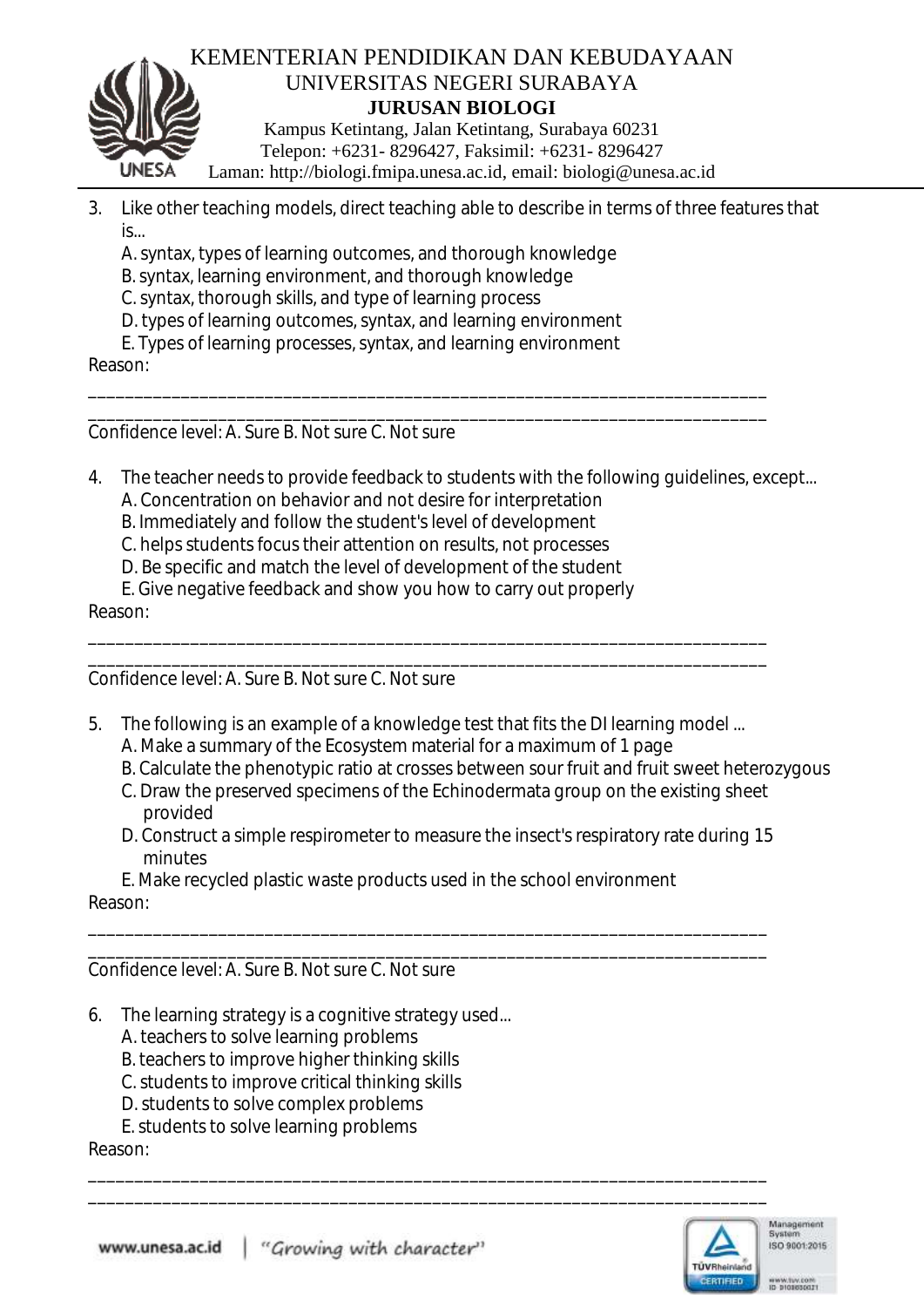

Confidence level: A. Sure B. Not sure C. Not sure

7. The following characteristics of an independent learner are as follows, except...

\_\_\_\_\_\_\_\_\_\_\_\_\_\_\_\_\_\_\_\_\_\_\_\_\_\_\_\_\_\_\_\_\_\_\_\_\_\_\_\_\_\_\_\_\_\_\_\_\_\_\_\_\_\_\_\_\_\_\_\_\_\_\_\_\_\_\_\_\_\_\_\_\_ \_\_\_\_\_\_\_\_\_\_\_\_\_\_\_\_\_\_\_\_\_\_\_\_\_\_\_\_\_\_\_\_\_\_\_\_\_\_\_\_\_\_\_\_\_\_\_\_\_\_\_\_\_\_\_\_\_\_\_\_\_\_\_\_\_\_\_\_\_\_\_\_\_

- A. Monitor the effectiveness of the strategy
- B. choose a specific learning strategy
- C. able to work individually
- D. diagnose specific learning situations
- E. Be motivated in learning situations until the problem is resolved

Reason:

Confidence level: A. Sure B. Not sure C. Not sure

- 8. The stages of making a mind map are as follows, except...
	- A. Save the mindmap in an image file, PowerPoint, or pdf
	- B. reading and underlining the material reading book
	- C. Give color to branches and words
	- D. placing the central idea / main concept at the center of the mind map
	- E. Provide a picture/symbol on each branch

Reason:

\_\_\_\_\_\_\_\_\_\_\_\_\_\_\_\_\_\_\_\_\_\_\_\_\_\_\_\_\_\_\_\_\_\_\_\_\_\_\_\_\_\_\_\_\_\_\_\_\_\_\_\_\_\_\_\_\_\_\_\_\_\_\_\_\_\_\_\_\_\_\_\_\_\_ Confidence level: A. Sure B. Not sure C. Not sure

9. The following are the essential principles of learning using learning strategies, except...

\_\_\_\_\_\_\_\_\_\_\_\_\_\_\_\_\_\_\_\_\_\_\_\_\_\_\_\_\_\_\_\_\_\_\_\_\_\_\_\_\_\_\_\_\_\_\_\_\_\_\_\_\_\_\_\_\_\_\_\_\_\_\_\_\_\_\_\_\_\_\_\_\_\_

- A. students are given the opportunity to master the application of learning strategies
- B. learning strategies are taught explicitly through the learning model
- C. the type of learning strategy must be adapted to the characteristics of the material
- D. The teacher determines the learning strategies that must be used by students

\_\_\_\_\_\_\_\_\_\_\_\_\_\_\_\_\_\_\_\_\_\_\_\_\_\_\_\_\_\_\_\_\_\_\_\_\_\_\_\_\_\_\_\_\_\_\_\_\_\_\_\_\_\_\_\_\_\_\_\_\_\_\_\_\_\_\_\_\_\_\_\_\_ \_\_\_\_\_\_\_\_\_\_\_\_\_\_\_\_\_\_\_\_\_\_\_\_\_\_\_\_\_\_\_\_\_\_\_\_\_\_\_\_\_\_\_\_\_\_\_\_\_\_\_\_\_\_\_\_\_\_\_\_\_\_\_\_\_\_\_\_\_\_\_\_\_\_

E. The teacher asks students to monitor the implementation of learning strategies and how to improve effectiveness

Reason:

Confidence level: A. Sure B. Not sure C. Not sure

- 10. The following are the stages of a metacognitive strategy using an Assessment Sheet Selfunderstanding / LPPD:
	- 1) Identifying the problem
	- 2) Determine the initial knowledge
	- 3) Finding a concept
	- 4) Demonstrating knowledge
	- 5) Comparing concepts
	- 6) Provide self-assessment
	- 7) Determine the level of confidence

www.unesa.ac.id "Growing with character"

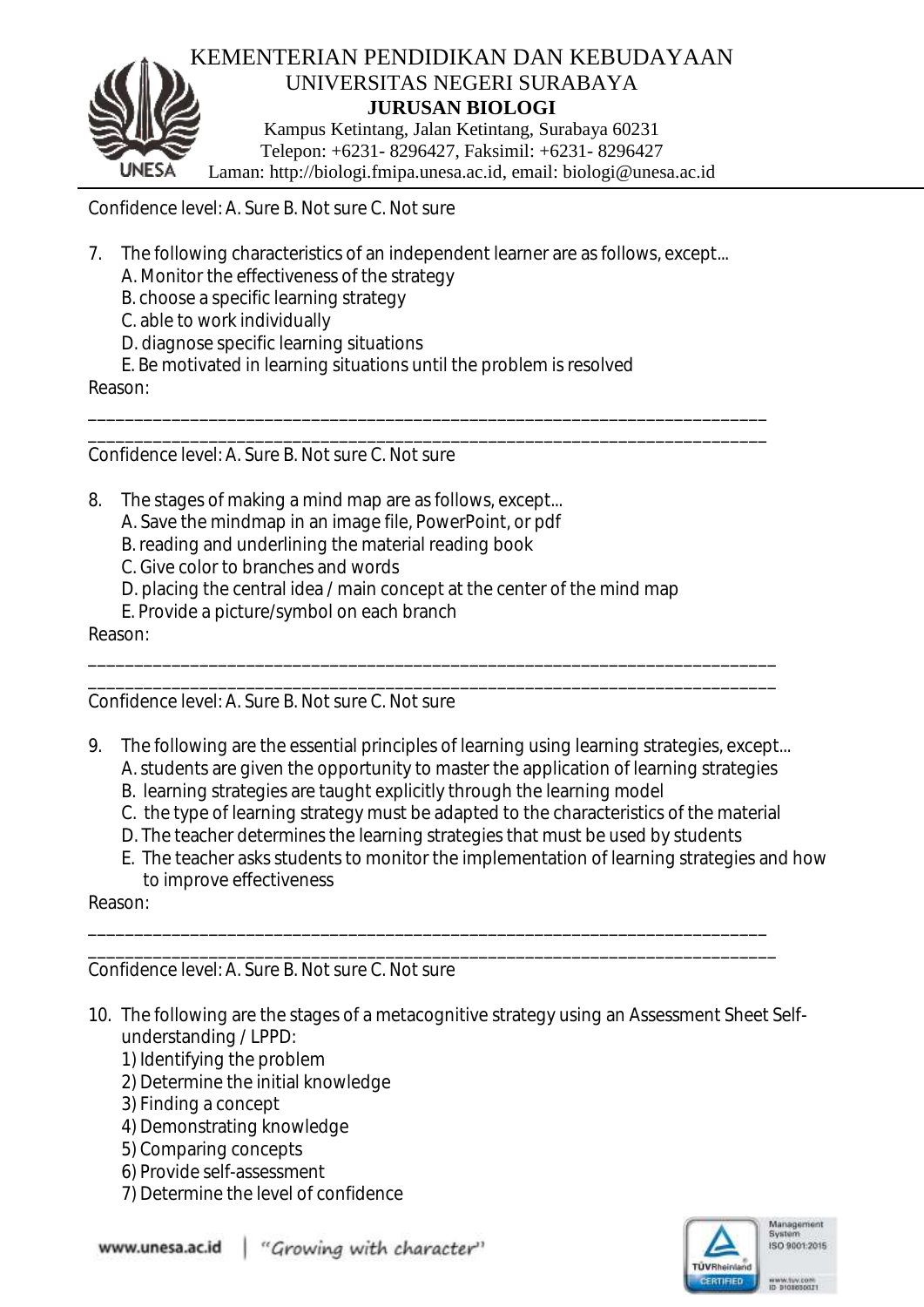

The sequence of the metacognitive stages using the correct LPPD is .... A. 1, 2, 4, 3, 5 B. 2, 3, 4, 5, 6 C. 1, 4, 3, 5, 7 D. 2, 7, 3, 5, 6 E. 1, 7, 5, 3, 6 Reason:

\_\_\_\_\_\_\_\_\_\_\_\_\_\_\_\_\_\_\_\_\_\_\_\_\_\_\_\_\_\_\_\_\_\_\_\_\_\_\_\_\_\_\_\_\_\_\_\_\_\_\_\_\_\_\_\_\_\_\_\_\_\_\_\_\_\_\_\_\_\_\_\_\_

\_\_\_\_\_\_\_\_\_\_\_\_\_\_\_\_\_\_\_\_\_\_\_\_\_\_\_\_\_\_\_\_\_\_\_\_\_\_\_\_\_\_\_\_\_\_\_\_\_\_\_\_\_\_\_\_\_\_\_\_\_\_\_\_\_\_\_\_\_\_\_\_\_ Confidence level: A. Sure B. Not sure C. Not sure

B. Answer the following questions briefly and clearly.

Questions 1-3 are based on the following story. Mrs. Ani is a Biology teacher in class XI SMA. In cell material, Mrs Ani choose to do it learning using the Direct Instruction model. At the beginning of Bu Ani's learning presents a video in which there is a cross-section of the following plant cells the function of these cell parts, followed by conveying learning objectives. Bu Ani also explained that the cell cross-section of each plant is different, therefore to find out how the cell of a plant we need to observe the cell under the microscope. Bu Ani gives an example of how to cut plant parts (leaf), put it on the glass object that has been dripped with water, cover it using cover glass, and observe it in a microscope. After that, Bu Ani asked the students to form groups and conduct cell observations leave as has been exemplified. After a while, Mrs. Ani asked for some of the group comes to the front of the class presenting the results obtained during the work in the group (there are groups that succeed and there are groups that fail). So that Mrs. Ani and students can analyze what mistakes are not allowed carried out during the observation activity. At the end of the lesson, Ani asked each group to observe different plant parts or leaves of a kind different plants, as well as presenting the results in the form of power points.

1. Is it in accordance with the learning model was chosen by Bu Ani with the characteristics of the material taught and the learning objectives to be achieved? Give reasons!

\_\_\_\_\_\_\_\_\_\_\_\_\_\_\_\_\_\_\_\_\_\_\_\_\_\_\_\_\_\_\_\_\_\_\_\_\_\_\_\_\_\_\_\_\_\_\_\_\_\_\_\_\_\_\_\_\_\_\_\_\_\_\_\_\_\_\_\_\_\_\_\_\_

\_\_\_\_\_\_\_\_\_\_\_\_\_\_\_\_\_\_\_\_\_\_\_\_\_\_\_\_\_\_\_\_\_\_\_\_\_\_\_\_\_\_\_\_\_\_\_\_\_\_\_\_\_\_\_\_\_\_\_\_\_\_\_\_\_\_\_\_\_\_\_\_\_ \_\_\_\_\_\_\_\_\_\_\_\_\_\_\_\_\_\_\_\_\_\_\_\_\_\_\_\_\_\_\_\_\_\_\_\_\_\_\_\_\_\_\_\_\_\_\_\_\_\_\_\_\_\_\_\_\_\_\_\_\_\_\_\_\_\_\_\_\_\_\_\_\_ \_\_\_\_\_\_\_\_\_\_\_\_\_\_\_\_\_\_\_\_\_\_\_\_\_\_\_\_\_\_\_\_\_\_\_\_\_\_\_\_\_\_\_\_\_\_\_\_\_\_\_\_\_\_\_\_\_\_\_\_\_\_\_\_\_\_\_\_\_\_\_\_\_ \_\_\_\_\_\_\_\_\_\_\_\_\_\_\_\_\_\_\_\_\_\_\_\_\_\_\_\_\_\_\_\_\_\_\_\_\_\_\_\_\_\_\_\_\_\_\_\_\_\_\_\_\_\_\_\_\_\_\_\_\_\_\_\_\_\_\_\_\_\_\_\_\_

\_\_\_\_\_\_\_\_\_\_\_\_\_\_\_\_\_\_\_\_\_\_\_\_\_\_\_\_\_\_\_\_\_\_\_\_\_\_\_\_\_\_\_\_\_\_\_\_\_\_\_\_\_\_\_\_\_\_\_\_\_\_\_\_\_\_\_\_\_\_\_\_\_

\_\_\_\_\_\_\_\_\_\_\_\_\_\_\_\_\_\_\_\_\_\_\_\_\_\_\_\_\_\_\_\_\_\_\_\_\_\_\_\_\_\_\_\_\_\_\_\_\_\_\_\_\_\_\_\_\_\_\_\_\_\_\_\_\_\_\_\_\_\_\_\_\_ \_\_\_\_\_\_\_\_\_\_\_\_\_\_\_\_\_\_\_\_\_\_\_\_\_\_\_\_\_\_\_\_\_\_\_\_\_\_\_\_\_\_\_\_\_\_\_\_\_\_\_\_\_\_\_\_\_\_\_\_\_\_\_\_\_\_\_\_\_\_\_\_\_ \_\_\_\_\_\_\_\_\_\_\_\_\_\_\_\_\_\_\_\_\_\_\_\_\_\_\_\_\_\_\_\_\_\_\_\_\_\_\_\_\_\_\_\_\_\_\_\_\_\_\_\_\_\_\_\_\_\_\_\_\_\_\_\_\_\_\_\_\_\_\_\_\_

Confidence level: A. Sure B. Not sure C. Not sure

\_

\_

2. Write down the DI phase according to the scenario of the learning process !

Confidence level: A. Sure B. Not sure C. Not sure

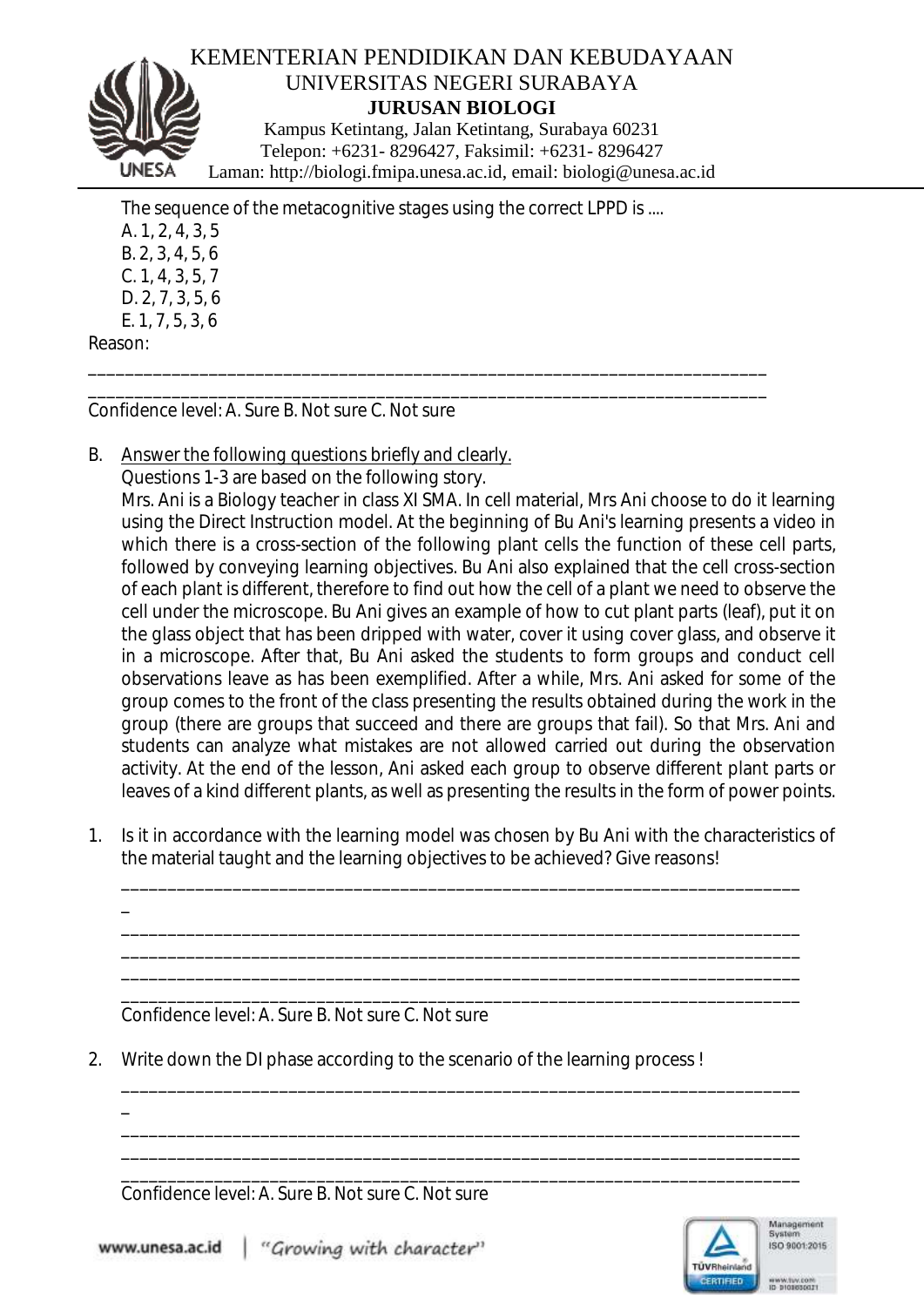

3. Including declarative or procedural knowledge of the material taught by Bu Ani? Explain your answer ! and what is the difference between the two?

\_\_\_\_\_\_\_\_\_\_\_\_\_\_\_\_\_\_\_\_\_\_\_\_\_\_\_\_\_\_\_\_\_\_\_\_\_\_\_\_\_\_\_\_\_\_\_\_\_\_\_\_\_\_\_\_\_\_\_\_\_\_\_\_\_\_\_\_\_\_\_\_\_

\_\_\_\_\_\_\_\_\_\_\_\_\_\_\_\_\_\_\_\_\_\_\_\_\_\_\_\_\_\_\_\_\_\_\_\_\_\_\_\_\_\_\_\_\_\_\_\_\_\_\_\_\_\_\_\_\_\_\_\_\_\_\_\_\_\_\_\_\_\_\_\_\_

\_\_\_\_\_\_\_\_\_\_\_\_\_\_\_\_\_\_\_\_\_\_\_\_\_\_\_\_\_\_\_\_\_\_\_\_\_\_\_\_\_\_\_\_\_\_\_\_\_\_\_\_\_\_\_\_\_\_\_\_\_\_\_\_\_\_\_\_\_\_\_\_\_

\_\_\_\_\_\_\_\_\_\_\_\_\_\_\_\_\_\_\_\_\_\_\_\_\_\_\_\_\_\_\_\_\_\_\_\_\_\_\_\_\_\_\_\_\_\_\_\_\_\_\_\_\_\_\_\_\_\_\_\_\_\_\_\_\_\_\_\_\_\_\_\_\_

\_\_\_\_\_\_\_\_\_\_\_\_\_\_\_\_\_\_\_\_\_\_\_\_\_\_\_\_\_\_\_\_\_\_\_\_\_\_\_\_\_\_\_\_\_\_\_\_\_\_\_\_\_\_\_\_\_\_\_\_\_\_\_\_\_\_\_\_\_\_\_\_\_

\_\_\_\_\_\_\_\_\_\_\_\_\_\_\_\_\_\_\_\_\_\_\_\_\_\_\_\_\_\_\_\_\_\_\_\_\_\_\_\_\_\_\_\_\_\_\_\_\_\_\_\_\_\_\_\_\_\_\_\_\_\_\_\_\_\_\_\_\_\_\_\_\_

\_\_\_\_\_\_\_\_\_\_\_\_\_\_\_\_\_\_\_\_\_\_\_\_\_\_\_\_\_\_\_\_\_\_\_\_\_\_\_\_\_\_\_\_\_\_\_\_\_\_\_\_\_\_\_\_\_\_\_\_\_\_\_\_\_\_\_\_\_\_\_\_\_ Confidence level: A. Sure B. Not sure C. Not sure

\_

\_

\_

\_

\_

\_

4. Why is system memory included in one of the theories that support the strategy learn?

\_\_\_\_\_\_\_\_\_\_\_\_\_\_\_\_\_\_\_\_\_\_\_\_\_\_\_\_\_\_\_\_\_\_\_\_\_\_\_\_\_\_\_\_\_\_\_\_\_\_\_\_\_\_\_\_\_\_\_\_\_\_\_\_\_\_\_\_\_\_\_\_\_ Confidence level: A. Sure B. Not sure C. Not sure

5. The Biology teacher is teaching acronyms on the Nitrogen Base learning material. What is the goal of the Biology teacher? Included in what kind of learning strategy create the acronym, explain!

\_\_\_\_\_\_\_\_\_\_\_\_\_\_\_\_\_\_\_\_\_\_\_\_\_\_\_\_\_\_\_\_\_\_\_\_\_\_\_\_\_\_\_\_\_\_\_\_\_\_\_\_\_\_\_\_\_\_\_\_\_\_\_\_\_\_\_\_\_\_\_\_\_ \_\_\_\_\_\_\_\_\_\_\_\_\_\_\_\_\_\_\_\_\_\_\_\_\_\_\_\_\_\_\_\_\_\_\_\_\_\_\_\_\_\_\_\_\_\_\_\_\_\_\_\_\_\_\_\_\_\_\_\_\_\_\_\_\_\_\_\_\_\_\_\_\_ \_\_\_\_\_\_\_\_\_\_\_\_\_\_\_\_\_\_\_\_\_\_\_\_\_\_\_\_\_\_\_\_\_\_\_\_\_\_\_\_\_\_\_\_\_\_\_\_\_\_\_\_\_\_\_\_\_\_\_\_\_\_\_\_\_\_\_\_\_\_\_\_\_ \_\_\_\_\_\_\_\_\_\_\_\_\_\_\_\_\_\_\_\_\_\_\_\_\_\_\_\_\_\_\_\_\_\_\_\_\_\_\_\_\_\_\_\_\_\_\_\_\_\_\_\_\_\_\_\_\_\_\_\_\_\_\_\_\_\_\_\_\_\_\_\_\_ \_\_\_\_\_\_\_\_\_\_\_\_\_\_\_\_\_\_\_\_\_\_\_\_\_\_\_\_\_\_\_\_\_\_\_\_\_\_\_\_\_\_\_\_\_\_\_\_\_\_\_\_\_\_\_\_\_\_\_\_\_\_\_\_\_\_\_\_\_\_\_\_\_

Confidence level: A. Sure B. Not sure C. Not sure

6. Syllabus for Biology Class XI subject matter 6, the structure and function of constituent cells tissue in the respiratory / respiratory system, the Assessment column lists: Test: A concept map / mind map / outline that explains the relationship between cell structures tissue constituent of the respiratory system with its function and relation to health aspects due to smoking.

\_\_\_\_\_\_\_\_\_\_\_\_\_\_\_\_\_\_\_\_\_\_\_\_\_\_\_\_\_\_\_\_\_\_\_\_\_\_\_\_\_\_\_\_\_\_\_\_\_\_\_\_\_\_\_\_\_\_\_\_\_\_\_\_\_\_\_\_\_\_\_\_\_ \_\_\_\_\_\_\_\_\_\_\_\_\_\_\_\_\_\_\_\_\_\_\_\_\_\_\_\_\_\_\_\_\_\_\_\_\_\_\_\_\_\_\_\_\_\_\_\_\_\_\_\_\_\_\_\_\_\_\_\_\_\_\_\_\_\_\_\_\_\_\_\_\_ \_\_\_\_\_\_\_\_\_\_\_\_\_\_\_\_\_\_\_\_\_\_\_\_\_\_\_\_\_\_\_\_\_\_\_\_\_\_\_\_\_\_\_\_\_\_\_\_\_\_\_\_\_\_\_\_\_\_\_\_\_\_\_\_\_\_\_\_\_\_\_\_\_ \_\_\_\_\_\_\_\_\_\_\_\_\_\_\_\_\_\_\_\_\_\_\_\_\_\_\_\_\_\_\_\_\_\_\_\_\_\_\_\_\_\_\_\_\_\_\_\_\_\_\_\_\_\_\_\_\_\_\_\_\_\_\_\_\_\_\_\_\_\_\_\_\_

Question: Create a short learning scenario by a teacher biology, if applying the Test Assessment as suggested in the Syllabus above.

Confidence level: A. Sure B. Not sure C. Not sure



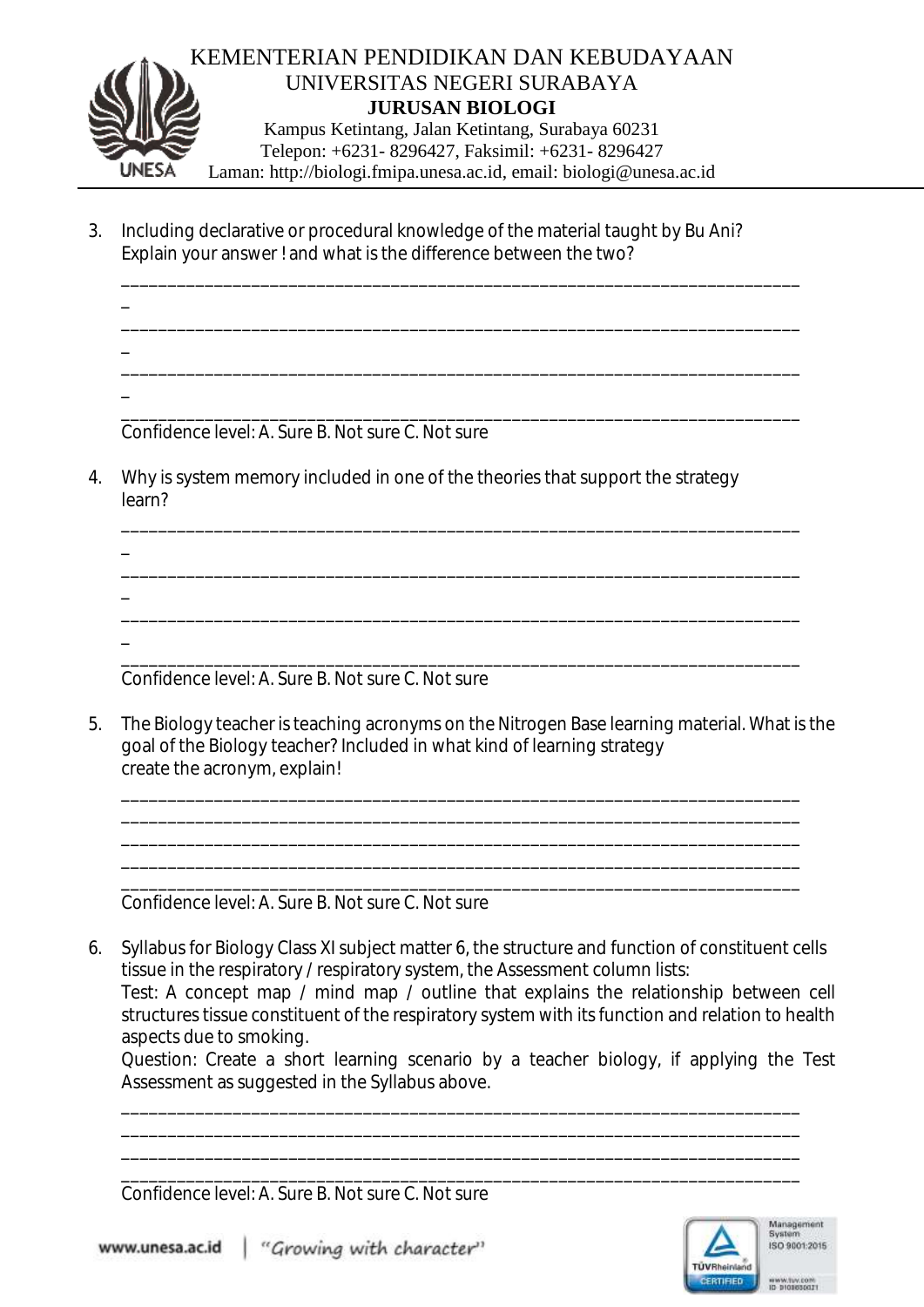

*Question II (Dr. Sifak Indana, M.Pd.)*

Look at the following lesson plan (RPP), then answer Question number 1-3.

LESSON PLAN

Study Material: Research / scientific research

Time Allocation: 4 x 40 minutes

- A. Learning Objectives
	- 1. Students can explain the steps of the investigation procedure correctly
	- 2. Students can formulate problems in observations/experiments about life around
	- 3. Students can formulate goals in these activities
	- 4. Students can name reference sources that can be used in investigation / research
	- 5. Students can make conclusions

6. Students can carry out observation/investigation activities following the procedure right

- 7. Students can work together in groups
- 8. Students can participate in brainstorming
- B. Learning
	- Learning Model: Buzz Group Type Class Discussion Learning
	- **Learning Activities:**
	- I. Introduction
		- 1. The teacher motivates students by asking the question What is the difference in work done by a mother when cooking with a researcher? Then from the students' answers directed at the delivery of today's learning objectives related to competencies students must master scientific work. Before the core activities begin the teacher asks students to organize yourself into small group discussions (Phase-1)
	- II. Learning Core
	- 2. The teacher directs the focus of the discussion by asking students to open and study the worksheets 1a about scientific methods. The teacher asks students in groups to pay close attention to the questions in the LKS (Phase - 2)
	- 3. Based on the questions in the LKS students are asked to discussin small groups with active group discussion type, the teacher controls (giving questions, listening to students 'ideas, responding to students' ideas, organize the equal distribution of student activeness in the discussion, directing and delivering alternative solutions set a grace period for discussion, including taking notes discussion. The teacher also reminds students to fill out the group evaluation sheets and individual LEK 1a and LED 1a. Meanwhile, the teacher assesses the group's good performance ability and individual PK 1. (Phase-3)
	- 4. The teacher ends the discussion, asking students to conclude the results of the discussion about work science. If it turns out that concluding something is not right, it needs to be discussed again with students until the correct results are obtained (Phase-4)
	- 5. Based on the discussion process the teacher asks students to check the stages and their thinking process, especially from the self-evaluation they have filled (Phase-5) III. Closing
	- 6. The teacher ends the lesson by asking students to summarize the subject matter for the day based on the activities that have been done

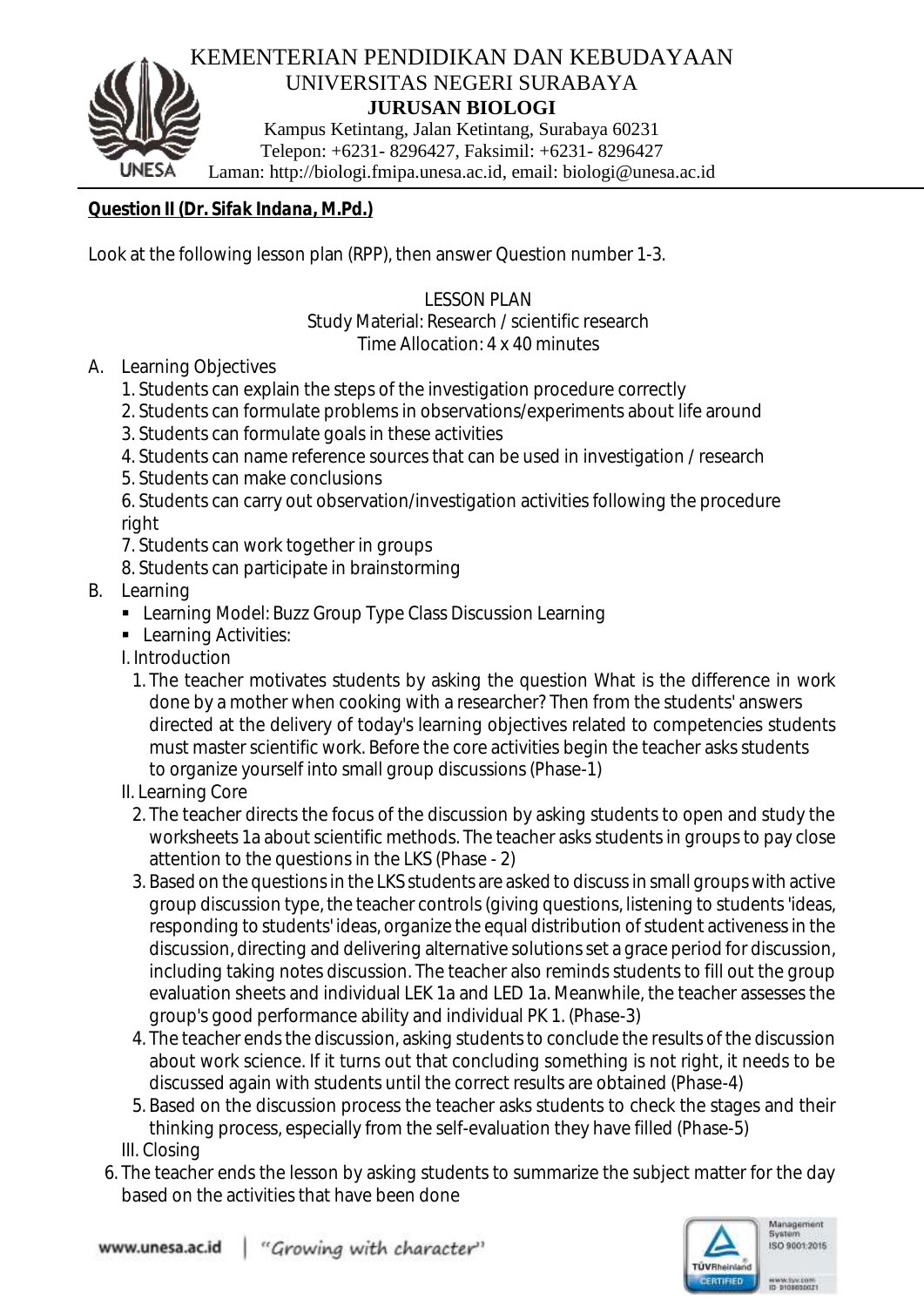

## KEMENTERIAN PENDIDIKAN DAN KEBUDAYAAN UNIVERSITAS NEGERI SURABAYA **JURUSAN BIOLOGI**

Kampus Ketintang, Jalan Ketintang, Surabaya 60231 Telepon: +6231- 8296427, Faksimil: +6231- 8296427 Laman: http://biologi.fmipa.unesa.ac.id, email: [biologi@unesa.ac.id](mailto:biologi@unesa.ac.id)

# C. ASSESSMENT

- 1. Attitude: journal notes
- 2. Knowledge: written test = Quiz
- 3. Skills: Practice (PK 1)

*Question Number 1*

Based on the lesson plans, write them in the syntax table for the models and types in the lesson plans

*Question Number 2*

Based on the lesson plans presented what learning outcomes objectives are obtained from the learning model?

# *Question Number 3*

Based on the Lesson plan

a. Why is it necessary to develop student worksheet?

b. Why is it necessary to develop an assessment instrument?

- c. What do you think are the instruments used to measure attitudes?
- d. What is form knowledge invoiced?
- e. What form are skills invoiced?
- f. What are media needed in teaching this learning model? Give the reason.